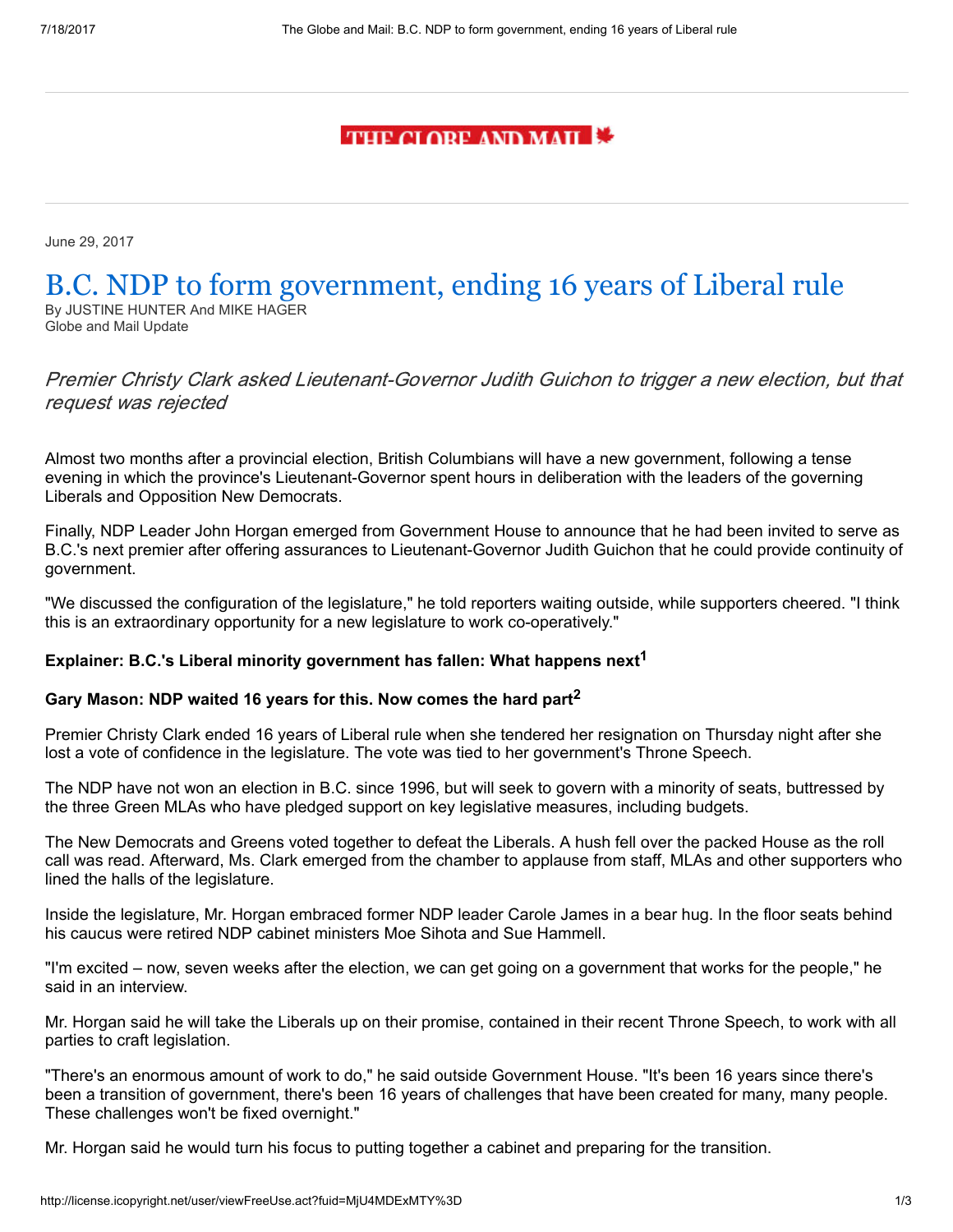7/18/2017 The Globe and Mail: B.C. NDP to form government, ending 16 years of Liberal rule

As premier-designate, Mr. Horgan and his team will have access to government briefing documents and deputy ministers. Mr. Horgan is expected to be sworn in with his new cabinet in late July. After that, they would spend some weeks drafting a Throne Speech, a budget, and several pieces of legislation that they have promised to immediately introduce as part of their agreement with the Greens.

Ms. Clark told reporters she had asked the lieutenant governor to trigger a new election.

"She has chosen another path... And I respect that," said Ms. Clark, who remains premier until Mr. Horgan is sworn in.

However Ms. Clark maintained that she believes the new government, with its narrow balance of power in the House, poses a risk to "really bend the rules of democracy."

Ms. Clark also said the new premier will inherit an excellent fiscal situation. "He is inheriting the best balanced books in the country... I hope he finds a way to preserve that."

The legislature is not expected to be recalled until after Labour Day in early September, and the legislation would include campaign finance reform and would launch a referendum on electoral reform.

The moment was weeks in the making; however, the outcome was anything but certain.

Voters in the May 9 election delivered an inconclusive verdict on B.C. politics: The governing Liberals were reduced to 43 seats, the NDP took 41 seats and the Greens won three.

Once the final ballots were counted, the Greens began negotiations with both the Liberals and NDP to determine which they would support, and eventually reached an accord with the NDP.

The Liberals argued that the NDP and Greens together do not have enough seats to provide stable government, as they will have to provide a Speaker of the House. That leaves the legislature in a perpetual deadlock of 43 votes on each side, and Liberals say the non-partisan role of the Speaker will be eroded by having to constantly vote to break ties.

The premier had said she would not ask Ms. Guichon to dissolve the current House and trigger another election. But she told reporters on Wednesday she would – if asked – offer the opinion that the legislature could not function, even with the NDP-Green agreement in place.

However, the Lieutenant-Governor chose to give the NDP a chance.

Mr. Horgan said issues that will require his government's immediate attention include the fentanyl crisis, the softwood lumber dispute, and the public education system.

As well, the New Democrats plan to launch a review of the \$8.8-billion Site C dam, which could lead to the cancellation of the province's most expensive public infrastructure project in history.

In the May election campaign, the New Democrats promised to raise taxes on the wealthy and real estate speculators to pay for promises that include \$10-a-day daycare, building 114,000 housing units over a decade and annual \$400 subsidies for renters, as well as the elimination of tolls on two bridges in the Lower Mainland.

The Liberals had attacked the NDP platform as unaffordable, but they have since introduced a Throne Speech that offered many of those commitments and more, including an ambitious \$1-billion daycare program.

In a fiscal update earlier this week, Finance Minister Mike de Jong said the Liberals' new promises are affordable, as the economy is performing better than expected. That will provide the NDP more flexibility in the budget they will table this fall.

However, the NDP and Green pact could face challenges.

The two parties will find points of discord. The Greens say they will vote for the NDP budgets but they oppose the lifting of tolls, because the policy would run counter to their climate action agenda. The Greens have also signalled that they will oppose the changes to the Labour Code that the NDP have promised to their labour supporters.

The success of any NDP government could hinge on the continual and unconventional support of the Speaker.